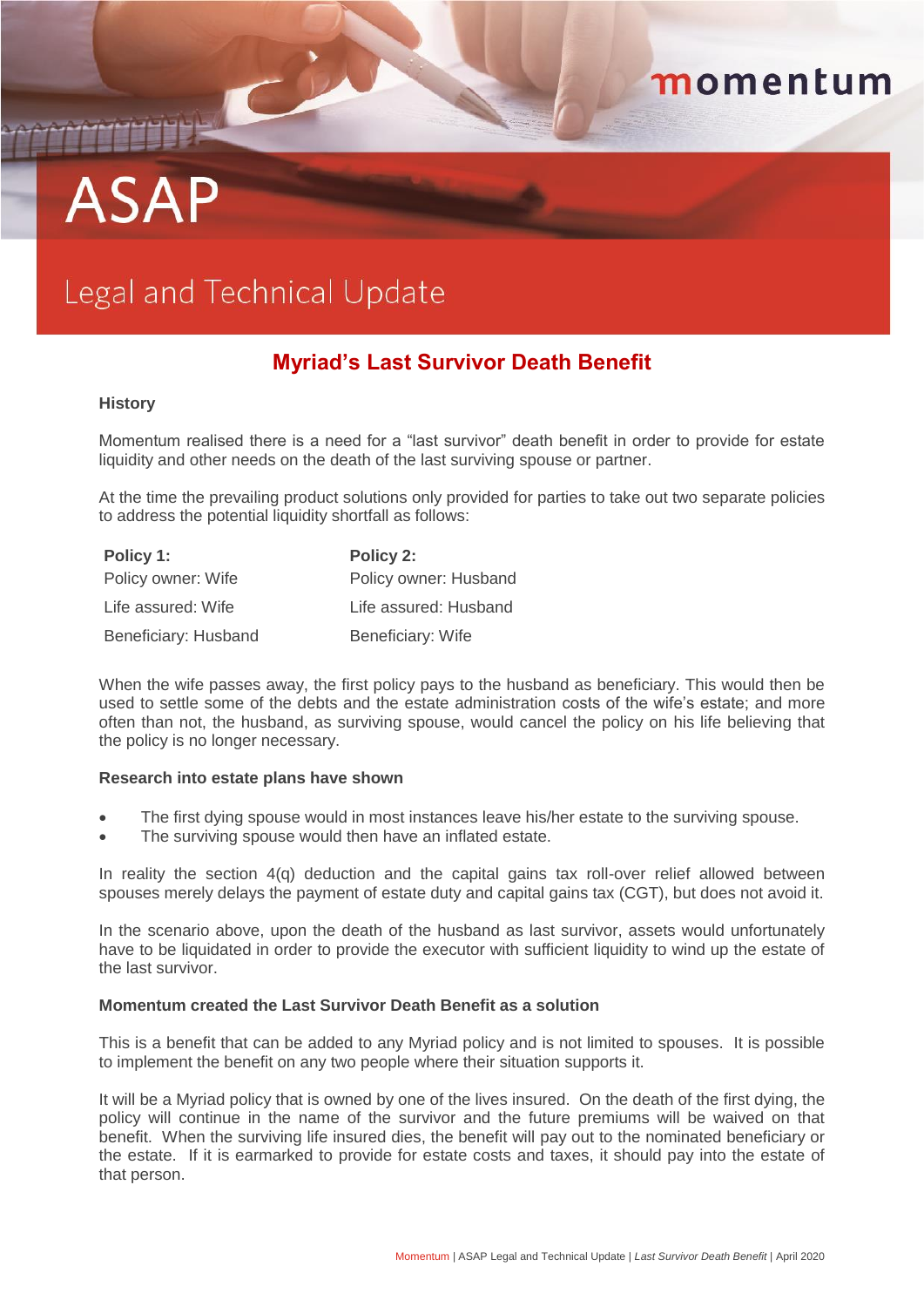#### **The various uses of the Momentum Last Survivor Death Benefit (LSDB)**

Please note the illustrations below are merely examples and there are other possible uses. This is not an exhaustive list of uses of this benefit. Examples will be used to illustrate the use of the benefit:

# **1. ESTATE LIQUIDITY**

#### **Facts:**

- Mr and Mrs Pillay are married in community of property.
- On the death of Mr Pillay his entire estate is bequeathed to Mrs Pillay in terms of his Will. As a result no estate duty or CGT is payable on his death. *Please note that he will still have estate administration costs payable by his estate upon his death and possibly other liabilities and/or obligations which he needs to make separate provision for.*
- Their financial adviser did a comprehensive estate plan and it highlighted that there will be a large estate duty and CGT liability on the death of Mrs Pillay as last surviving spouse. Her estate will require liquidity to settle this.
- With no liquidity in her estate, the executor may sell assets to provide the liquid funds required, unfortunately to the detriment of their beneficiaries.

#### **Solution:**

- Implement a LSDB on Mr and Mrs Pillay's lives.
- On death of the first spouse, the premium on this benefit is waived.
- On death of the last survivor, the estate duty and CGT are covered by the liquidity provided by the LSDB which pays out to her deceased estate.

#### **Policy Structure:**

- Policy owner: Mr or Mrs Pillay
- Lives insured: Mr/Mrs Pillay
- Premium payer: Any of Mr or Mrs Pillay
- Beneficiary: The last survivor's (Mrs Pillay) estate

**Important:** This policy is a deemed asset in the last survivor's estate and the cover amount must therefore be increased to make provision for the estate duty on the policy.

#### **Additional cover required:**

- Mr and Mrs Pillay also have a bond on their house;
- Mr Pillay has a credit card and hire purchases on the motor vehicles;
- Mr Pillay is the sole breadwinner and will have to provide for the maintenance of Mrs Pillay and his children;
- Mr Pillay also requires income protection to protect his income should he become disabled;
- If Mrs Pillay should die before Mr Pillay, he will have to make provisions for an au pair to assist with the children;
- Mrs Pillay's family has a regular occurrence of breast cancer and she requires critical illness cover.

This can result in the policy structure being as follows: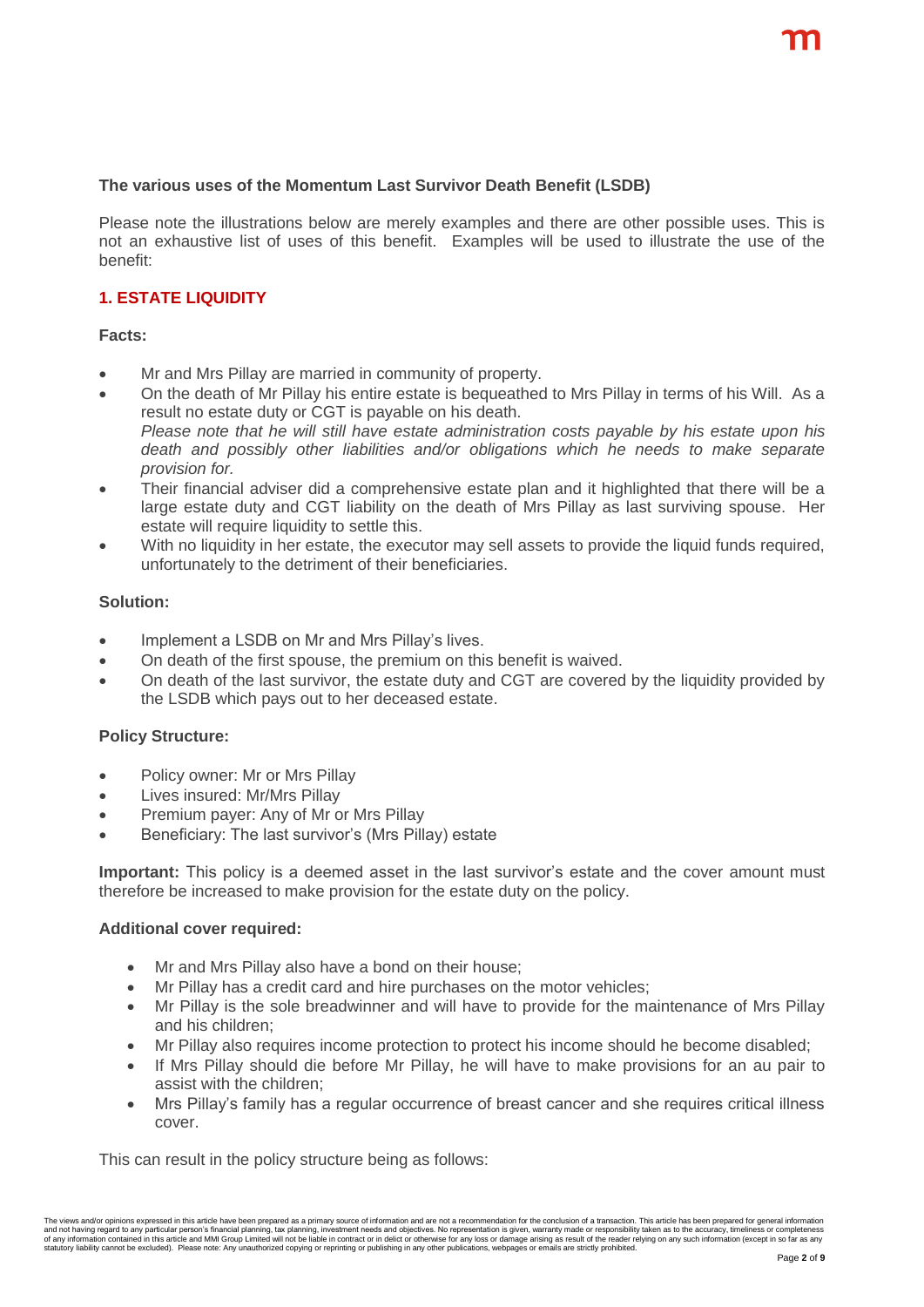**Policy 1:**

- Policy owner: Mr Pillay
- Lives insured: Mr Pillay/Mrs Pillay
- Benefits:
	- $\circ$  Death benefit on the life of Mr Pillay to settle liabilities and provide for maintenance:
	- o Death benefit on the life of Mrs Pillay to provide for an au pair;
	- $\circ$  Income protection benefit on the life of Mr Pillay;
	- o LSDB on both their lives for the settlement of estate costs and taxes.

#### **Policy 2:**

- Policy owner: Mrs Pillay
- Life insured: Mrs Pillay
- Benefit:
	- o Stand-alone critical illness to provide for cancer risk

## **2. TRUSTS AND MAINTENANCE OF BENEFICIARIES**

#### **Facts:**

- Mr Pollack is the donor of the Pollack Family Trust.
- Both Mr and Mrs Pollack are Trustees of the said family trust, with Momentum as the independent trustee.
- The beneficiaries (both capital and income) of the trust are Mr and Mrs Pollack and their three minor children.
- The trustees agree that liquidity is required by the trust to cater for their financial needs such as the maintenance, school fees, clothing, etc. of the children in the event of death of the last dying parent (Mr or Mrs Pollack).

#### **Solution:**

- Implement a LSDB on the lives of Mr and Mrs Pollack.
- On death of the last survivor, the policy proceeds are paid to the family trust as the policy owner.
- The family trust utilises the cash to provide for the needs of the minors, in line with the stipulations of the trust deed.

#### **Policy Structure:**

- Policy owner: The Pollack Family Trust
- Lives insured: Mr/Mrs Pollack
- Premium payer: The Pollack Family Trust
- Beneficiary: The Pollack Family Trust.

**Important:** This policy is a deemed asset in the last survivor's estate and the cover amount must therefore be increased to make provision for the estate duty on the policy.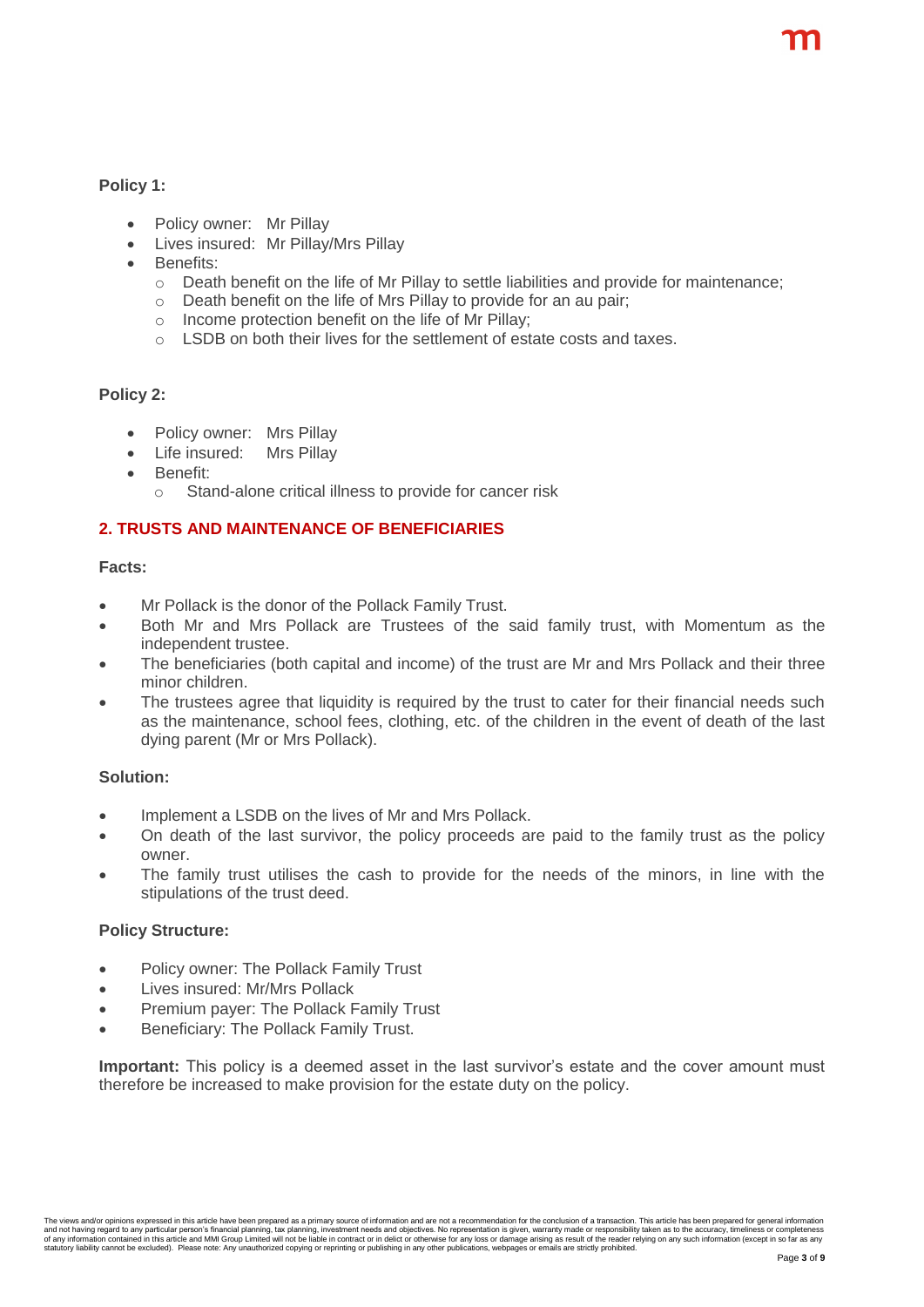# **3. PROVISION FOR GUARDIAN'S OF MINOR CHILDREN**

#### **Facts:**

- Mr and Mrs Chetty have 4 children, 3 boys and a girl between the ages of 6 months and 6.
- They have nominated Mrs Chetty's sister and her husband, Mr and Mrs Govender, as the guardian of the children should they die simultaneously.
- Mr and Mrs Chetty have sufficient life cover in place to provide for loss of income and the education costs of the children.
- Mrs Govender mentioned to them, that should they have to take in their 4 children, in addition to her own children, she will have 7 children in total, which will have practical implications:
- They will have to buy a new bigger vehicle to transport the children,
- They will have to appoint an au pair to assist with the children,
- They will most likely have to buy a bigger house as the current three bedroomed house they have will be too small as the kids grow up.
- She expressed her fears as they do not have the financial means to provide for all this at any given time.

#### **Solution:**

- A LSDB is implemented on the lives of Mr and Mrs Chetty.
- On the death of the last survivor, the LSDB will be applied to assist Mr and Mrs Govender to make lifestyle changes.
- There are various options that can be considered:
	- o The policy pays out to an *inter vivos* trust where the children are the income and capital beneficiaries and Mr and Mrs Govender are also income beneficiaries and the trustees of the trust can pay them a monthly income to cover the increased personal expenses;
	- $\circ$  The policy pays out to the deceased estate and the Will determines that a testamentary trust is created for Mr and Mrs Govender's benefit if they accept the nomination as guardian. The trustees will be authorised to make capital and income payments to them to cater for lifestyle changes. The eventual beneficiaries will be the children to receive whatever is left, when the youngest of them are self-sufficient;
	- $\circ$  The portion of the policy pays to them in cash and the rest to a trust for long term expenses;
	- $\circ$  The full policy benefit pays to Mrs and Mrs Govender (the risk exists that they will still receive the benefit even if they do not accept the guardianship).
	- Each scenario will have to assessed to determine which is most appropriate for the client. The above list is not exhaustive.

#### **Policy Structure:**

- Policy owner: Mr Chetty
- Lives insured: Mr/Mrs Chetty
- Premium payer: Mr Chetty
- Beneficiary: Depends on options selected by clients' see examples above

**Important:** This policy is a deemed asset in the last survivor's estate and the cover amount must therefore be increased to make provision for the estate duty on the policy.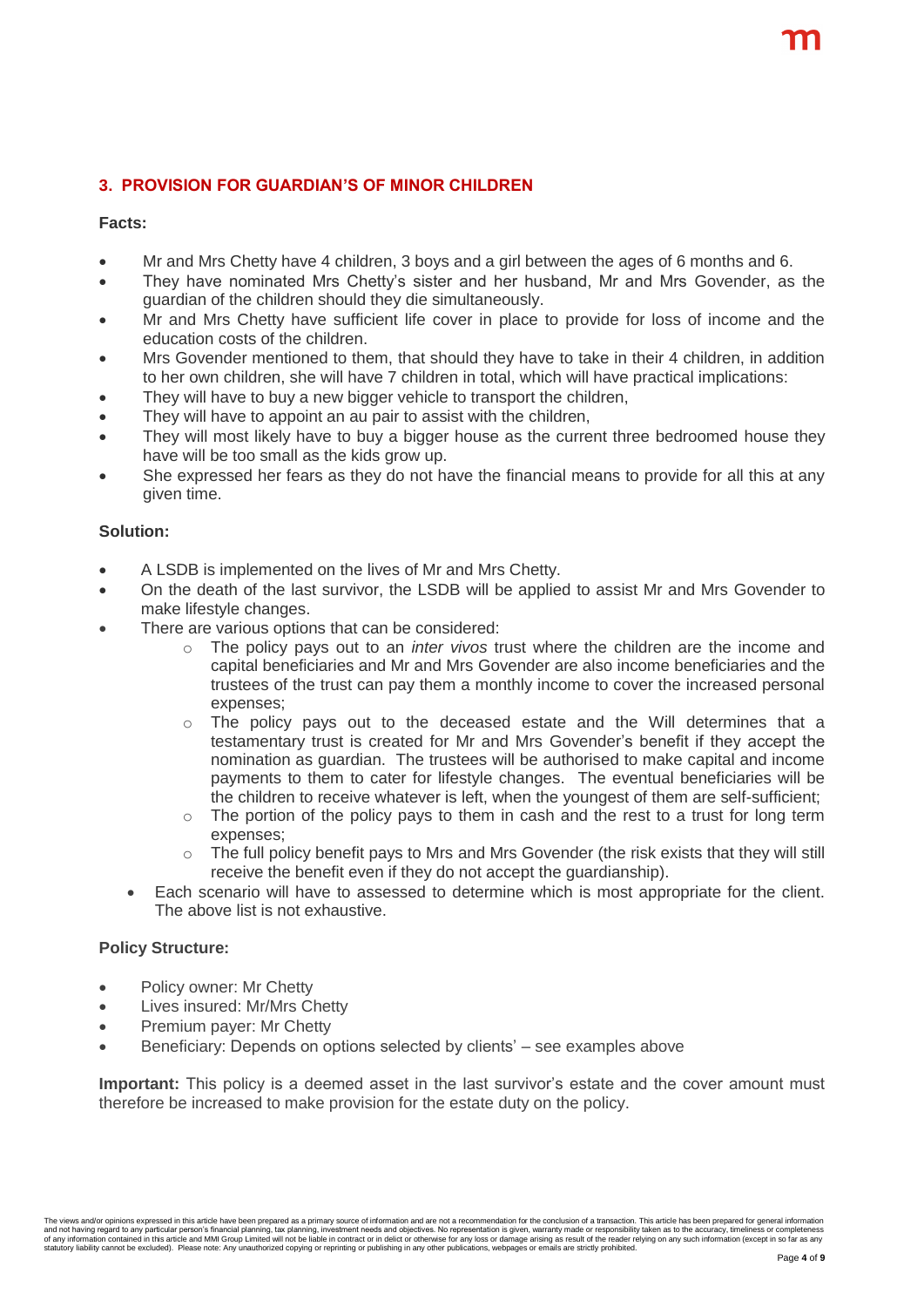# **4. TRUSTS AND CREDIT LOAN ACCOUNT COVER**

#### **Facts:**

- Mr Maponya is the donor of the Maponya Family Trust.
- Mr Maponya has lent the trust money to buy a block of flats which will generate large rental income for the trust's beneficiaries.
- Both Mr and Mrs Maponya are trustees of the said trust, with Momentum as the independent trustee.
- Mr Maponya is comfortable to bequeath his loan account, in his Will, to Mrs Maponya on his passing, seeing he has no need for liquidity in his estate.
- However, such loan must be settled upon Mrs Maponya's passing as her estate will require this cash/liquidity.

#### **Solution:**

- A LSDB is implemented on the lives of Mr and Mrs Maponya.
- When Mr Maponya passes away, he bequeaths this credit loan account to Mrs Maponya.
- The credit loan account now becomes an asset in Mrs Maponya's estate.
- On Mrs Maponya's death as the last survivor, the policy proceeds are paid to the Maponya Family Trust as the policy owner.
- The trust utilises the proceeds from the policy to settle the loan owed to Mrs Maponya's deceased estate on her passing.

#### **Policy Structure:**

- Policy owner: The Family Trust
- Lives insured: Mr/Mrs Maponya
- Premium payer: The Family Trust
- Beneficiary: The Family Trust

**Important:** This policy is a deemed asset in the last survivor's estate and the cover amount must therefore be increased to make provision for the estate duty on the policy.

## **5. BUSINESS INSURANCE: Buy-and-sell policies for 100% business owners**

#### **Facts:**

- Mr Roux is the 100% share owner of a company which provides travel services.
- Mr Roux is married to Mrs Roux who is employed by this company; and she is capable of running this business on her own if Mr Roux passes away.
- Mr and Mrs Roux have no family who may be interested in continuing with the travel business once the last survivor of them passes away.
- Diana is employed by the company and she has shown keen interest in management and aspires to be a business owner one day.

#### **Solution:**

- A one-sided buy and sell agreement is entered into by Diana and Mr and Mrs Roux.
- Mr Roux's Will provides that on his death his 100% shareholding in the business is bequeathed to Mrs Roux.
- Diana insures Mr and Mrs Roux's lives with a LSDB for the amount that the business is worth.
- On the death of Mr Roux, the business will continue with Mrs Roux as sole shareholder.

The views and/or opinions expressed in this article have been prepared as a primary source of information and are not a recommendation for the conclusion of a transaction. This article has been prepared for general informa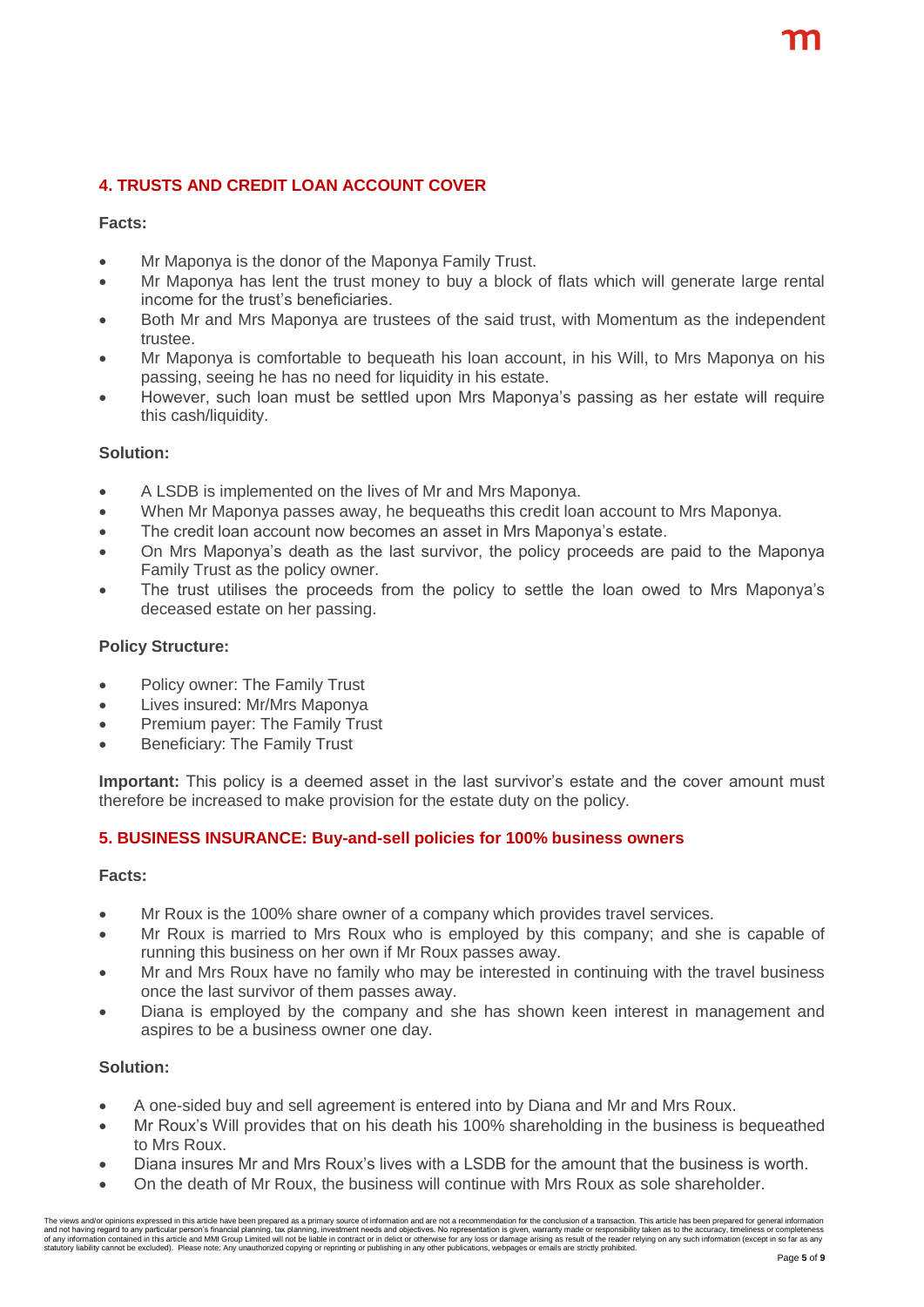- Diana no longer needs to pay the premium on the LSDB policy as the waiver of premium came into effect on the death of Mr Roux.
- On the death of Mrs Roux, as the last survivor, the policy proceeds are paid to Diana as the policy owner.
- In terms of a buy and sell agreement drafted by a Momentum legal adviser, the LSDB policy proceeds must be used by Diana to purchase the company shares from Mrs Roux's deceased estate; and the executor of the deceased estate must transfer the shares to Diana once the purchase price has been paid.

## **Policy Structure:**

- Policy owner: Diana
- Lives insured: Mr/Mrs Roux
- Premium payer: Diana
- Beneficiary: None

**Important:** In this example there will be estate duty on the policy as a deemed asset in the last survivor's deceased estate because the buyer, Diana, was not a partner in the business at time of death of the surviving life insured business owner.

#### **6. BUSINESS INSURANCE: Buy-and-sell policies for 100% business owners with descendants**

#### **Facts:**

- Mr Molepo is a farmer in Limpopo and he is the 100% share owner of a company in which he conducts all his wheat farming operations.
- Mr Molepo is married to Mrs Molepo. Both their Wills state that on death the remaining spouse must inherit all the deceased's assets. Mr Molepo wants Mrs Molepo to inherit the farming company when he dies. It earns large profits and she has decided she will employ a farming manager on her husband's death.
- The Molepo's have a son Thabo who helps his father on the farm; and a daughter Lerato who is a married teacher.
- The Molepo's want their son to inherit the farming company (upon the last dying spouse's death) which is valued at R10million AND they want Lerato to inherit the same amount of cash.

#### **Solution:**

- Thabo enters into a one-sided buy-and-sell agreement with the last survivor of his parents.
- To fund the buy and sell transaction, he insures Mr and Mrs Molepo's lives by way of a LSDB for the amount of R10million.
- On the death of Mr Molepo, Mrs Molepo inherits all the shares and the farming business will continue with Mrs Molepo as sole shareholder.
- Thabo no longer needs to pay the premium on the LSDB policy as a waiver came into effect upon the death of Mr Molepo.
- On the death of Mrs Molepo, the policy proceeds are paid to Thabo as the policy owner.
- In terms of a buy and sell agreement drafted by a Momentum legal adviser, the R10million LSDB policy proceeds must be used by Thabo to purchase the company shares from Mrs Molepo's deceased estate and the executor of the deceased estate must transfer the shares to Thabo once the purchase price has been paid.
- Mrs Molepo's Will stipulates that the R10million cash received as the purchase price for the company must be paid to her daughter Lerato.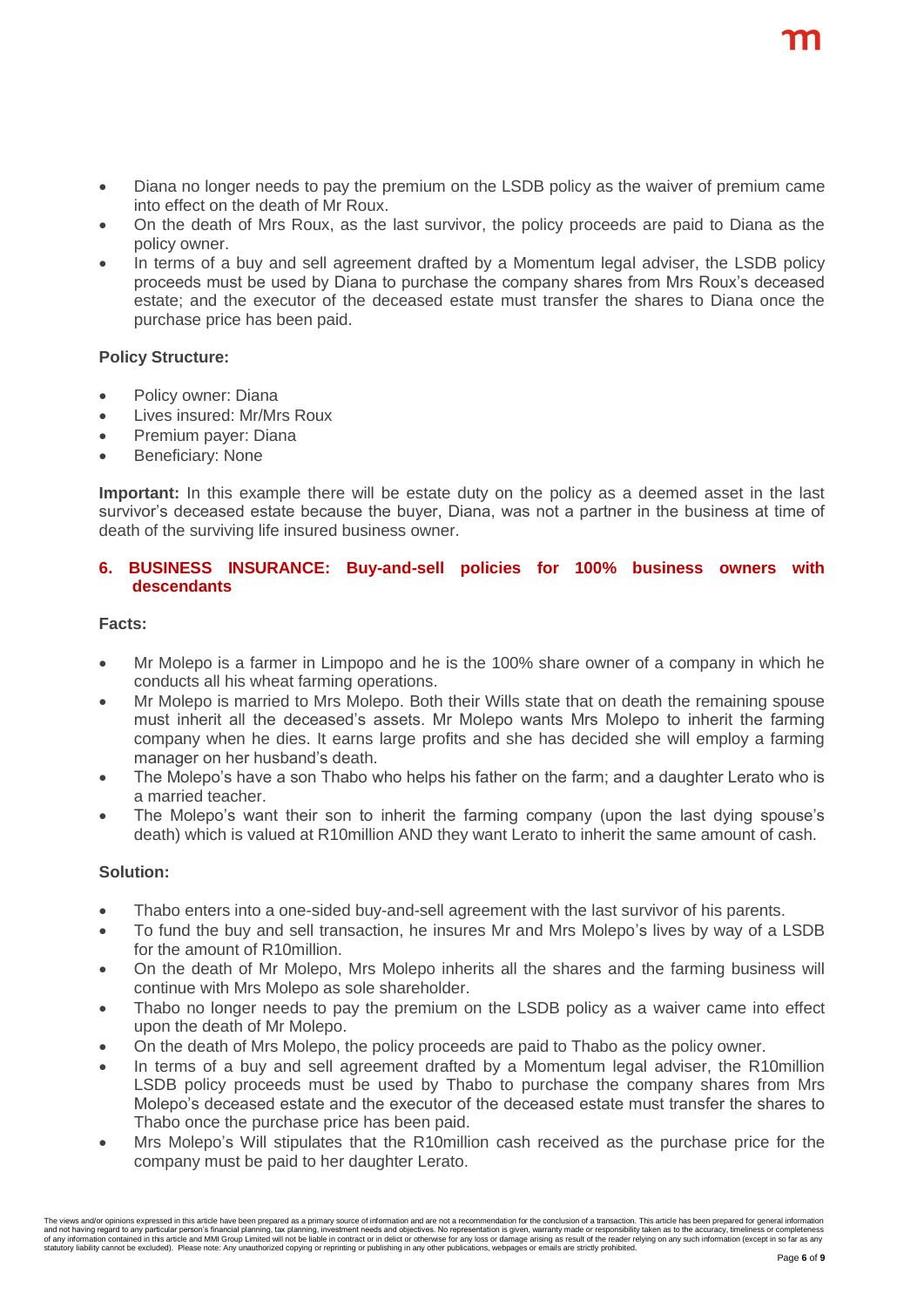This way the Molepo's wishes have been fulfilled: their son, Thabo, has a farming company worth R10million and their daughter inherited R10million.

#### **Policy Structure:**

- Policy owner: Thabo Molepo
- Lives insured: Mr/Mrs Molepo
- Premium payer: Thabo Molepo
- Beneficiary: None

**Important:** In this example there will be estate duty on the policy as a deemed asset in the last survivor's deceased estate because the buyer, Thabo Molepo, was not a partner in the business at time of death of the surviving life assured business owner.

#### **7. BUSINESS INSURANCE: Buy-and-sell policies for 50% business owners**

#### **Facts:**

- Mr Vlad and Jack Black each owns 50% shares in a company which imports Vodka from Russia.
- Mr Vlad is married to Mrs Vlad who is employed by this company and she is capable of running this business in partnership with Jack Black if Mr Vlad passes away.

#### **Solution:**

 A one sided buy and sell arrangement is implemented between Mr and Mrs Vlad and Jack **Black** 

*Note: Can also be structured as a reciprocal buy-and-sell agreement, where Mr and Mrs Vlad will also be able to purchase Jack Black's shareholding at Jack Black's death if he should die before Mr Vlad and/or Mrs Vlad's death – see next example.*

- Mr Vlad's Will provides that on his death his 50% shareholding in the business is bequeathed to Mrs Vlad.
- Jack Black insures Mr and Mrs Vlad's lives with a LSDB for the amount that the 50% shares in the business are worth.
- On the death of Mr Vlad the business will continue with Mrs Vlad and Jack Black as shareholders.
- Jack Black no longer needs to pay the premium on the LSDB as a waiver came into effect on the death of Mr Vlad.
- On the death of Mrs Vlad as the last survivor, the policy proceeds are paid to Jack Black as the policy owner.
- In terms of a buy and sell agreement drafted by a Momentum legal adviser, the LSDB policy benefit must be used by Jack Black to purchase the company shares from Mrs Vlad's deceased estate and the executor of the deceased estate must transfer the shares to Jack Black once the purchase price has been paid.
- Mrs Vlad's estate is now liquid with a cash payment which can be used for estate liquidity or a cash bequest, and Jack Black is the 100% owner of the company.

#### **Policy Structure:**

- Policy owner: Jack Black
- Lives insured: Mr/Mrs Vlad
- Premium payer: Jack Black
- Beneficiary: None

.<br>The views and/or opinions expressed in this article have been prepared as a primary source of information and are not a recommendation for the conclusion of a transaction. This article has been prepared for general infor statutory liability cannot be excluded). Please note: Any unauthorized copying or reprinting or publishing in any other publications, webpages or emails are strictly prohibited.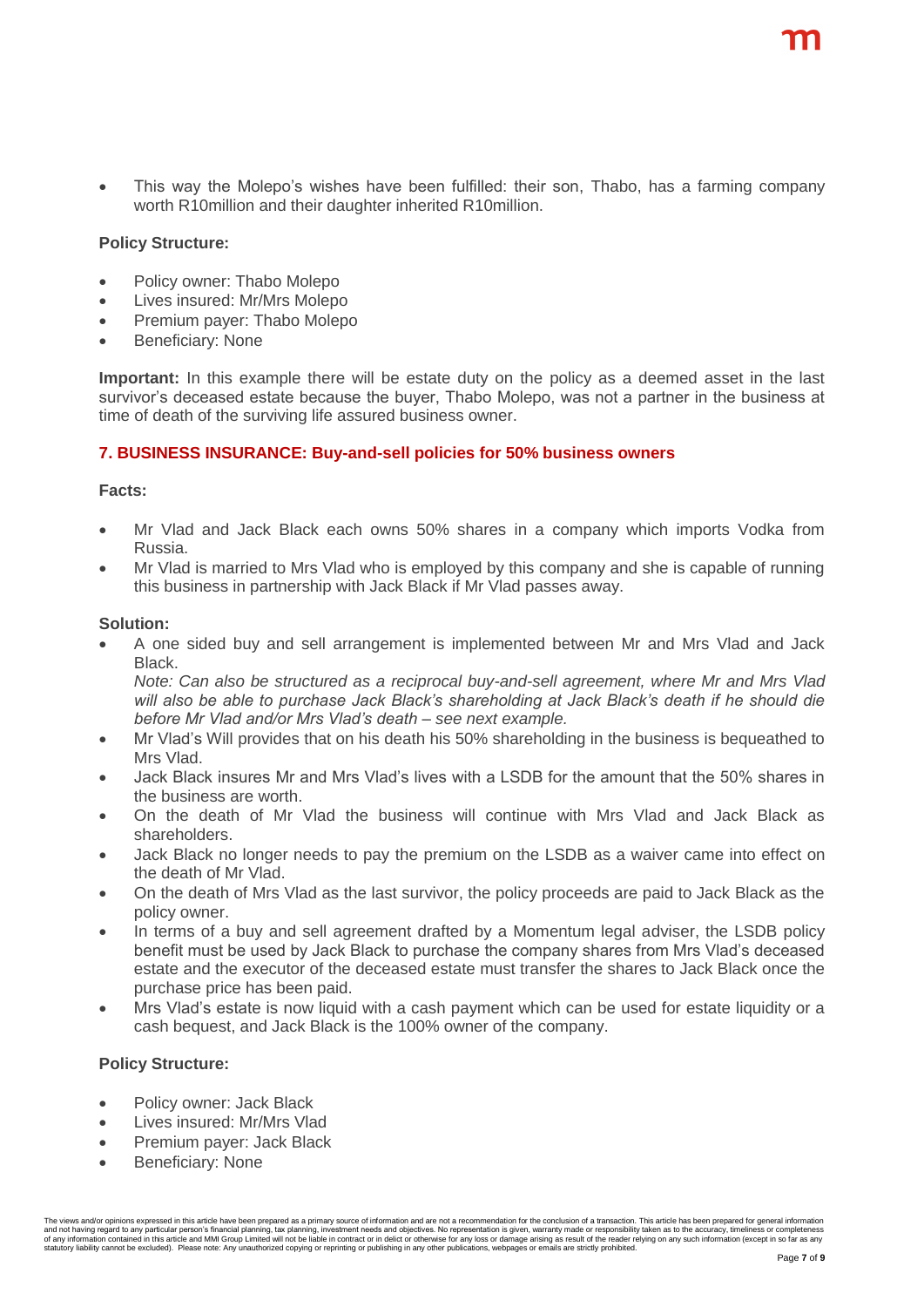**Important:** Provided all other estate duty exemption requirements have been met, there will be no estate duty on the policy.

#### **8. BUSINESS INSURANCE: Buy-and-sell policies for 50% business owner and spouses who have equal shareholding**

#### **Facts:**

- Mr and Mrs Richman are shareholders in Rich and Poor (Pty) Ltd.
- They are married out of community of property and each hold 25% shares.
- Mr Poorman holds the remaining 50%.
- The market value of Rich and Poor (Pty) Ltd is currently R20million.
- Mr and Mrs Richman are both involved in the business and the intention is that if one of them should die, the surviving spouse should inherit the deceased spouse's shares.
- It is only upon the death of the last surviving of Mr or Mrs Richman that Mr Poorman should be able to purchase their shares.

#### **Solution:**

- Reciprocal buy and sell agreement is entered into between the parties.
- The buy-and-sell will be structured to provide for the following:
	- $\circ$  Upon the death of Mr Poorman, Mr and Mrs Richman will purchase his shares in equal shares.
		- Mr and Mrs Richman will insure the life of Mr Poorman for R10million (50% of R20million business value) to fund this purchase.
	- $\circ$  Upon the death of Mr or Mrs Richman as the first dying spouse, the agreement will simply state that their shares will be dealt with in accordance with their last will and testament.
		- They will then have to ensure that their will is updated accordingly.
	- o Upon the death of Mr or Mrs Richman as the last dying spouse, Mr Poorman will purchase the last survivor's total shareholding – which will be the total 50% shares.
	- o Mr Poorman will insure Mr and Mrs Richman by using the LSDB for R10million. The policy will only pay out on the death of the last survivor of them.
	- $\circ$  If Mr and Mrs Richman were to die simultaneously, Mr Poorman would purchase each party's 25% shares. The last survivor death benefit will still pay out to Mr Poorman as the policyholder and he can apply this to purchase the total 50% shares from the two estates.

#### **Policy Structures:**

#### **Buy-and-sell policy on Mr Poorman's life:**

- Policy owners: Mr and Mrs Richman
- Life insured: Mr Poorman
- Premium payer: Mr and Mrs Richman
- Beneficiary: None

#### **Buy and sell policy with the LSDB on Mr and Mrs Richmans' lives:**

- Policy owner: Mr Poorman
- Lives insured: Mr/Mrs Richman
- Premium payer: Mr Poorman
- Beneficiary: None